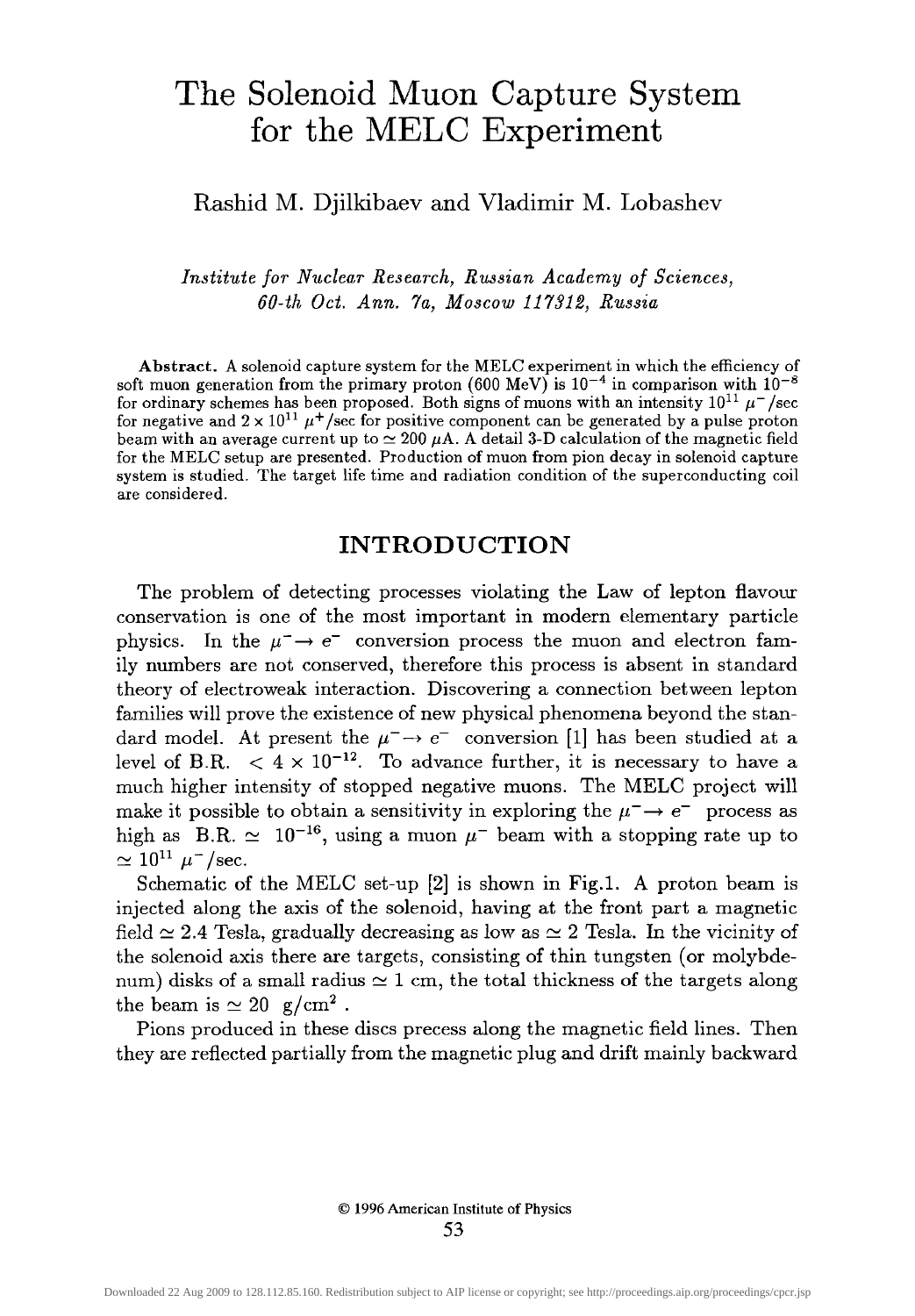along the beam line. After few meters long flight most of soft pions have decayed and the resulting muons, confined inside a cylinder of a small radius  $R \simeq 25$  cm go straight or (after reflection from the magnetic plug) back, precessing along magnetic field lines.

The high efficiency of soft muon production backward is determined by the location of targets along the solenoid axis and by spacing of target disks, so that the possibility of secondary crossing by pion or muon of one of the target disks is relatively small. The backward production scheme has advantages due to the low background from high energy neutrons, the simplicity of injection of proton beam along the magnetic field and convenience of the target location.



**FIGURE 1.** Set-up MELC:  $A$  – meson-producing part,  $B$  – detector part. Tungsten target of the meson-producing part (1), superconducting solenoids (2), solenoid shield (3), steel magnetic circuit (4), solenoid-collimator (5), aluminium target of the detector part (6), coordinate detector (7), total absorption scintillation spectrometer (8), shield against non-interacted muons and pions beam (9).

Owing to the spacing of target disks, and their extended surface it is possible to use radiation cooling for average proton current  $\simeq 200 \mu A$ .

It is shown that for the average field  $\simeq 2$  Tesla, a collimator diameter  $\simeq 25$ cm and 200  $\mu$ A average proton current the stopping rate in the detector target is  $10^{11}$  particles/sec for the negative and  $2 \times 10^{11}$  particles/sec for the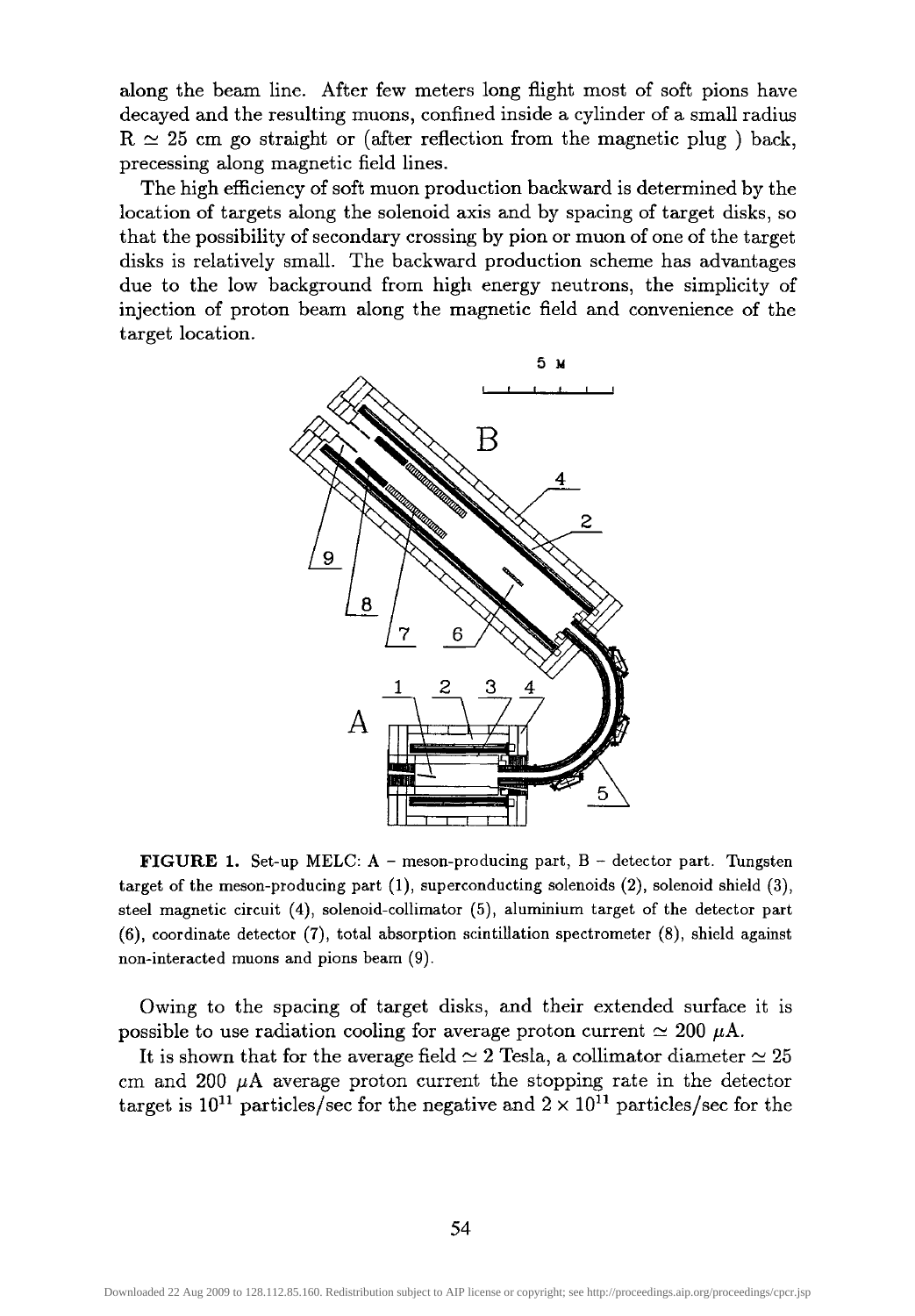positive muons.

#### MELC MAGNETIC SYSTEM

The MELC superconducting solenoid system (Fig. 1) consists of a solenoid for the meson producing part and a solenoid for the detector part, linked by transporting solenoid-collimator system. For simplification of the calculation the solenoid-collimator was approximated with a straight system. Solenoids of the meson producing and detecting parts are surrounded by the iron yoke for the magnetic flux return. The solenoid-collimator has no iron yoke.



**FIGURE 2.** a) Axial plane  $(X,Z)$  of the solenoid system, b) dependence of  $B=f(Z)$  for  $X=30$  cm,  $Y=0$  cm.

To close the magnetic flux in the solenoids of large diameter, a possibility was considered to use an iron yoke of rectangular transverse section, assembled from a set of steel plates. The application of such a construction simplified to manufacture such a yoke.

The program MAGNUS [3] for 3-D magnetic calculation was used. The calculations showed that the use of an iron yoke of the rectangular transverse section does not affect the axial symmetry of the field inside of the solenoid coil and nor its value.

The magnetic calculations have shown that by selecting the form of pole pieces in the areas of solenoid joints and by changing mutual positions of the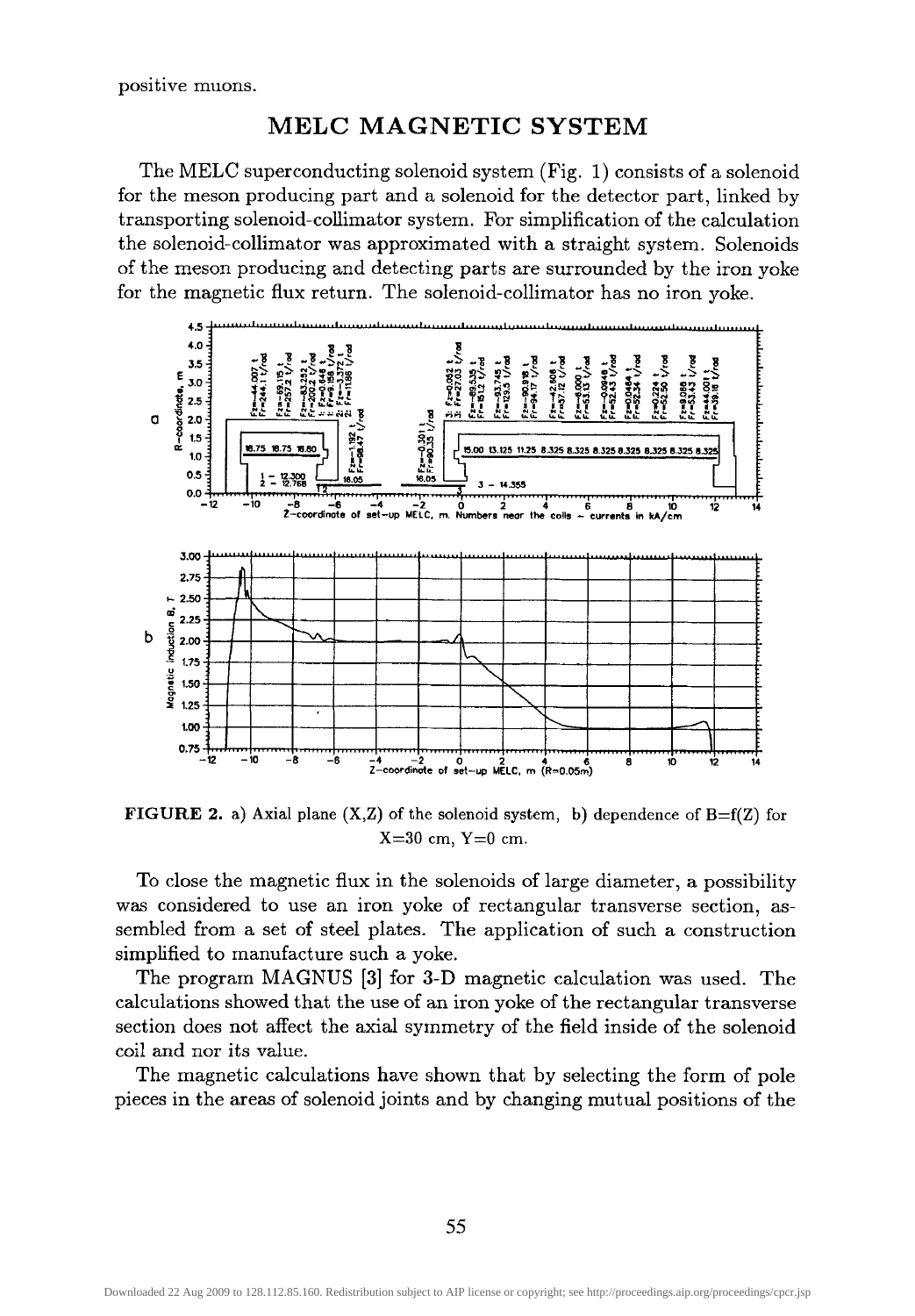coil of the large and small solenoids, it is possible to achieve a rather gradual transition of the field lines.

The length of the solenoid coil element is 118.5 cm. Gaps between the elements are 5 cm determined by the thickness of the flanges necessary for joining coil elements.

Fig. 2a gives the cross section of the solenoid system in the  $(Z,R)$  plane.

Fig. 2a also shows the current in each element of the solenoid coils and forces acting on a given element are indicated over each element.  $F<sub>z</sub>$  denotes forces acting along the Z axis (tons),  $F<sub>r</sub>$  is the radial force with dimensions of ton/radian.  $2\times F_r$  corresponds to the rupture forces for the two halves of the coil (if integrated by the angle from 0 to  $\pi$ ). It is seen from the figure that the maximal axis force acting on a particular element of the coil  $\simeq 90$ t, the maximal radial force  $\simeq 260$  t.

Fig. 2b shows the variation of the magnetic induction line  $B=f(Z)$  obtained as a result of the calculations.

# **SOLENOID MUON CAPTURE SYSTEM**

# The System **Efficiency**

The meson production target (Fig. 1) is a set of thin  $(\sim 0.015 \text{ cm thick})$ tungsten disks with radius  $0.4 \div 1.6$  cm; its total length is 70 cm. which corresponds to a thickness 20  $g/cm^2$  along the beam axis. The target is tilted at  $10^{\circ}$  with respect to the solenoid axis, which is required by technical requirements that have to do with the beam injection into the setup.

The pion production cross-section [4] (600 MeV proton) depends only slightly on the pion ejection angle and is  $34 \mu$ b/sr/MeV on average. The integral cross-section is  $\sigma = 4.3$  *mb*  $\times (T_{\pi}^{max}/10 \; MeV)$ , where  $T_{\pi}^{max}$  is the effective maximum kinetic energy of pions that may still produce  $\mu^-$  that may travel to the detector part of the setup. At a current of 200  $\mu$ A (1.2  $\times$  $10^{15}$  protons/sec)  $10^{12} \pi$ <sup>-</sup>/sec will be produced with energies up to 30 MeV. The flux of muons stopped in the detector target  $N_{\mu}$ , the efficiency of proton interaction in the target  $\varepsilon_p$  and the efficiency that a pion produced in the target produces a muon stopped in the detector target  $\varepsilon_{\pi\mu}$  were calculated by the GEANT program [5].

| Target radius [cm] | $\varepsilon_{\bm n}$ | $\varepsilon_{\pi\mu}$ | Flux $N_u$ [sec <sup>-1</sup> ] |
|--------------------|-----------------------|------------------------|---------------------------------|
| 0.4                | 0.4                   | 0.15                   | $0.7 \times 10^{11}$            |
| 0.8                | 0.7                   | 0.12                   | $0.8 \times 10^{11}$            |
| $1.2\,$            | 0.8                   | 0.11                   | $1.0 \times 10^{11}$            |
| 1.6                | 0.9                   | 0.08                   | $0.8 \times 10^{11}$            |

**TABLE 1.** Muon Flux  $N_{\mu}$ , Efficiency  $\varepsilon_p$  and  $\varepsilon_{\pi\mu}$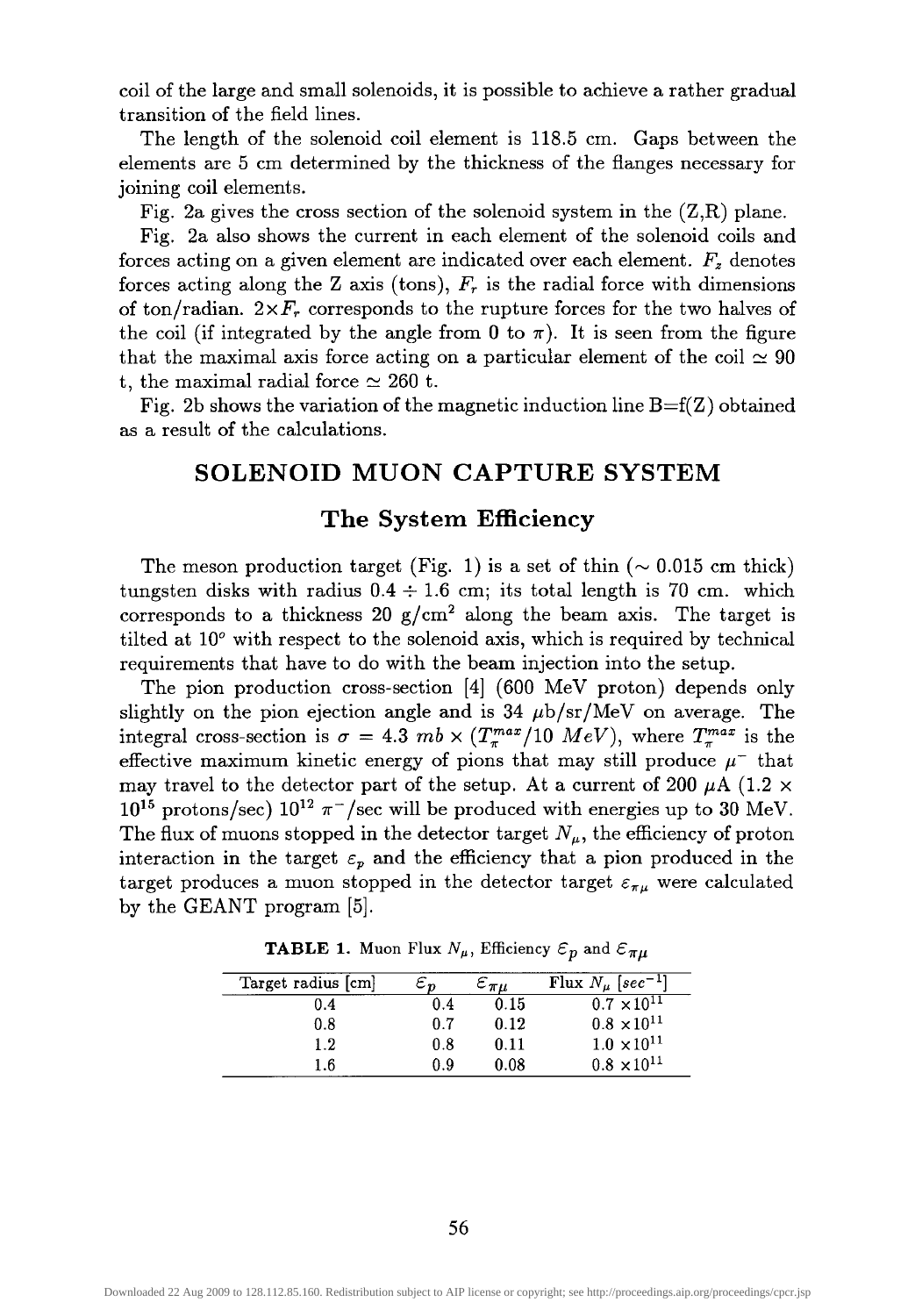The parameters of the detector target are: length 250 cm; disk radius 10 cm; disk thickness 0.02 cm; number of disks 50; density 2.7  $g/cm^3$ , which corresponds to the thickness 2.7  $g/cm^2$  along the axis. The results of calculations are presented in table 1.

The muon flight time is determined as the muon life time from production to capture in the detector target. The muon kinetic energy and muon time of flight distributions are presented in Fig. 3 (a,b) respectively.



**FIGURE 3.** a) Muon kunetic energy distribution in detector part  $(Z = 20 \text{cm})$  b) Muon time of flight distribution until stop in detector target

The mean value of muon kinetic energy is  $\simeq 12$  MeV.

The transverse size of the muon trajectory is determined by three parameters: the helix line radius  $(R_{\perp})$ , the distance from Z-axis to the center of helix line  $(R_{Pole})$  and the angle between muon momentum and Z-axis  $(\theta)$ .



**FIGURE 4.** Scatteer plot for the muon radius  $R_{\perp}$  versus the distance  $R_{Pole}$  in the detector part  $(Z = 20$  cm)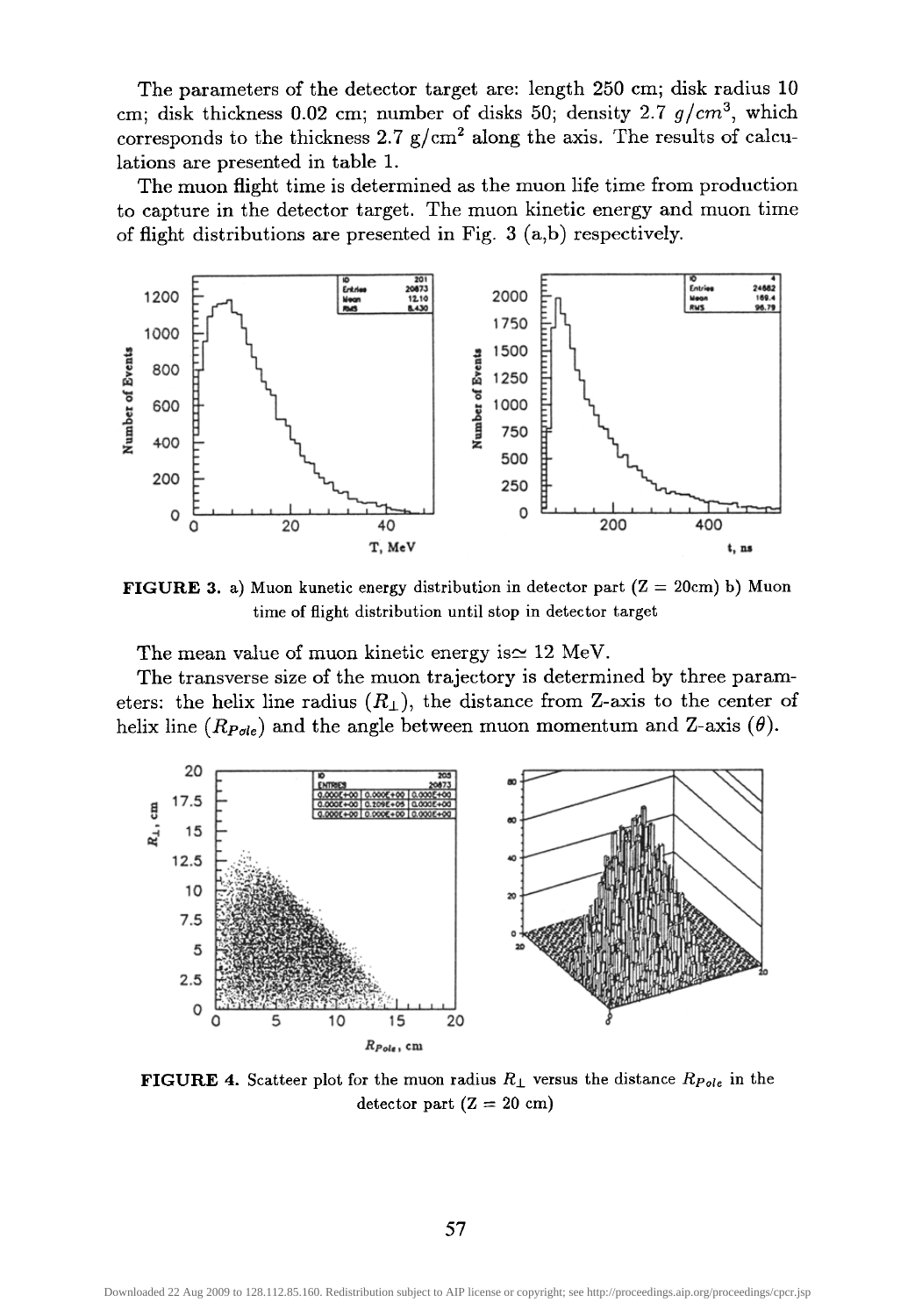The scatter plot for the radius  $R_{\perp}$  versus  $R_{Pole}$  is shown in Fig. 4. The mean value of the radius  $R_{\perp}$  is 5 cm and the mean distance  $R_{Pole}$  is 6 cm.

The muons produced by pion decay in flight move along helix lines, embracing the same field lines. The MELC magnetic field is smooth enough to provide adiabatic invariant conservation  $sin^2\theta/B = const$ , where  $\theta$  is the angle between particle momentum and the magnetic field line and B is the magnetic field value.

Most of muons are produced in the higher magnetic (field  $\simeq 2$  T) and according to the adiabatic character of particle movement, the angle  $\theta$  for the muon trajectory should be decreased in the detector part (field  $\simeq 1$  T). This effect is seen from the scatter plot for  $cos(\theta)$  versus muon kinetic energy Fig.5.



**FIGURE 5.** Scatter plot for the muon  $cos(\theta)$  versus muon kunetic energy in the detector part  $(Z = 20 \text{ cm})$ 

#### **Target Life Time**

The aging of the target is caused by tungsten evaporation from the surface of the disks due to their high temperature. The target durability was estimated as the time it takes for 1/10 of the disk thickness to evaporate. The most critical place is the centers of the first few disks of the target, since further downstream, the proton beam broadens due to multiple scattering.

To obtain a target life time of more than 1 year, the evaporation rate should be less than  $4.8 \times 10^{-10} \times d$  *(g/cm<sup>2</sup>/sec)*, where **d** is a distance between the target disks.

The estimates, using data on tungsten evaporation from [6] rates, show that with a proton beam of a few mm size, a distance d less than 1 cm, a disk thickness  $\simeq 0.015$  cm and an average proton current of 200  $\mu$ A, the target life time for the first few disks is more than 1 year.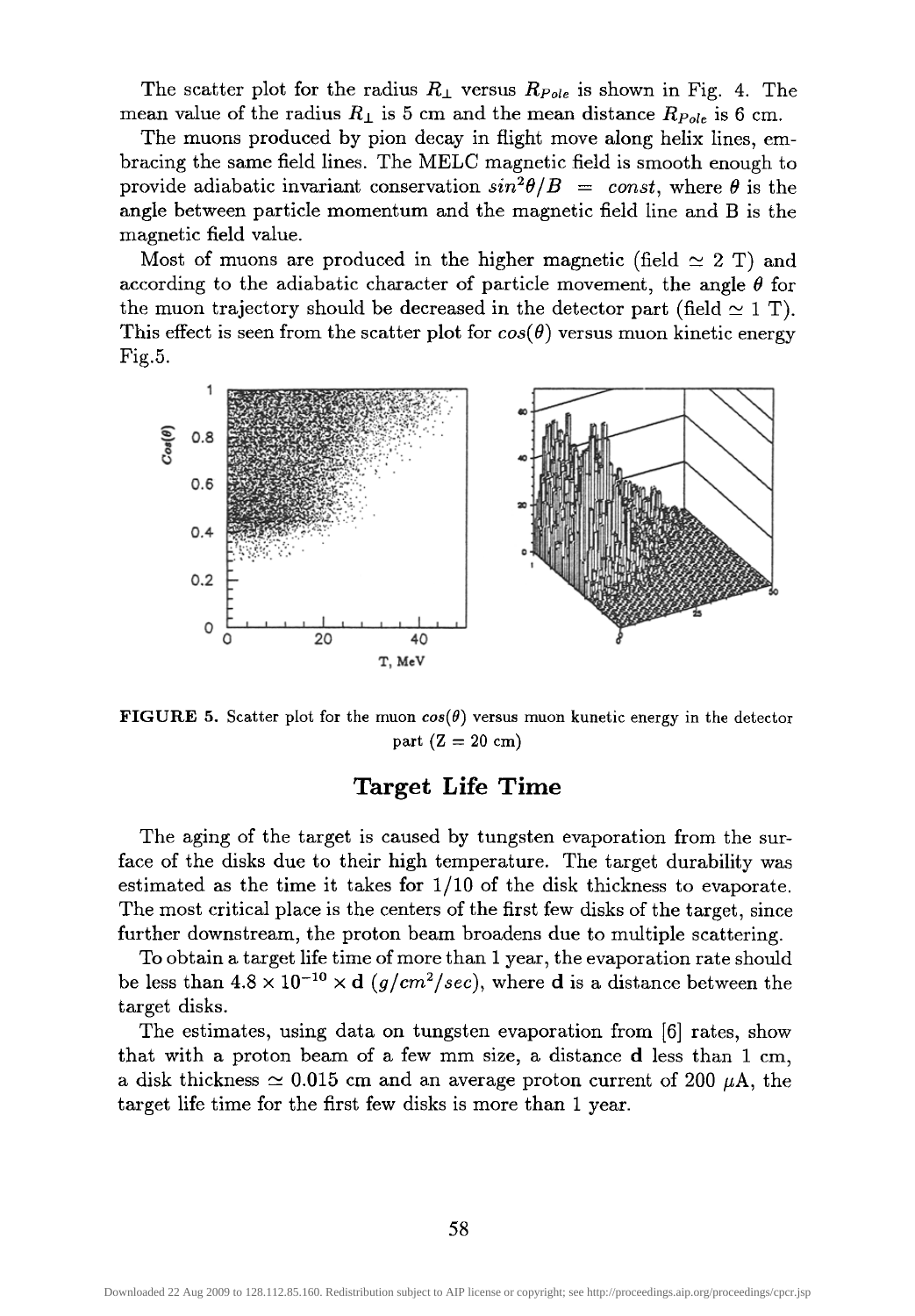# **Solenoid Radiation Conditions**

We have estimated the heat release in the coil for different shield materials. The main contribution to the coil heat release is from low-energy neutrons (  $\simeq 20$  MeV) from the target.

In order to determine the heat release in the meson production solenoid coil a Monte-Carlo program [7] that calculates nucleon-meson cascades initialed by 0.02 to 10 GeV hadrons in heterogeneous media has been used.

The protection thickness was assumed to be equal to 55 cm, while the aluminum solenoid coil was 5 cm thick. The results of calculations are presented in the table 2.

| Shield material   | Density $[g/cm^3]$ | Heat release [W] |
|-------------------|--------------------|------------------|
| Fe                | 7.9                | 6.0              |
| Cu                | 9.0                | 5.00             |
| Cu powder         | 7.1                | 10.0             |
| P <sub>b</sub>    | 11.3               | 7.0              |
| $U_3O_8$          | 7.5                | 19.0             |
| $\overline{U}O_2$ | 9.7                | 14.0             |

TABLE 2. Heat Release in the Solenoid Coil

Considering that the energy released in the solenoid should not exceed  $\simeq$  10 W, we see that  $U_3O_8$  and  $U_2O_2$  cannot be used as a material for protection.

For a 200  $\mu$ A beam, the total flux of neutrons in the solenoid after the stainless steel shield is  $5 \times 10^6/cm^2$ . For a running time  $\simeq 10^7$  s the activity of the solenoid aluminium coil is  $\simeq 1$  mr/h after 7 days cooling.

#### **CONCLUSION**

It is shown that the solenoid muon capture system for the MELC experiment has the advantage over ordinary schemes of a few orders of magnitude for soft muon ( $\simeq 10$  MeV) generation using 600 MeV primary protons.

The beam of both muon signs with an intensity  $10^{11} \mu^-$ /sec for negative and  $2 \times 10^{11}$   $\mu^+$ /sec for positive muons can be generated assuming the average proton current is 200  $\mu$ A.

Further increasing the muon intensity is possible by means of increasing of the magnetic field and increasing the target thickness.

The transverse beam size can be decreased by means of absorbers in the form of thin disks placed along solenoid-collimator axis.

# **ACKNOWLEDGEMENT**